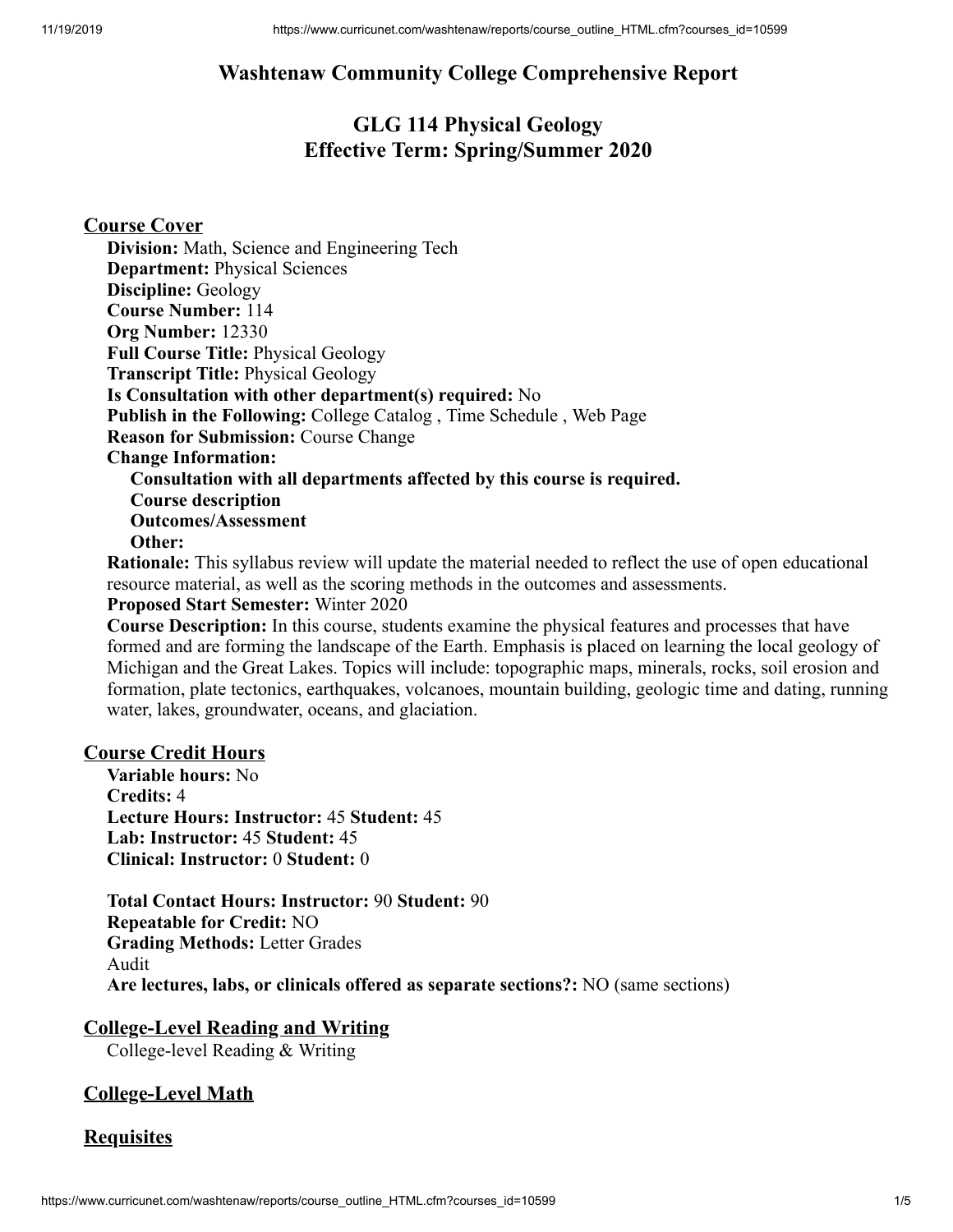### **General Education**

**MACRAO** MACRAO Science & Math MACRAO Lab Science Course **General Education Area 4 - Natural Science** Assoc in Applied Sci - Area 4 Assoc in Science - Area 4 Assoc in Arts - Area 4 **Michigan Transfer Agreement - MTA** MTA Lab Science

#### **Request Course Transfer**

#### **Proposed For:**

Central Michigan University Eastern Michigan University Ferris State University Grand Valley State University Jackson Community College Michigan State University Oakland University University of Michigan Wayne State University Western Michigan University

#### **Student Learning Outcomes**

1. Recognize and identify introductory principles and concepts related to geology such as topographic maps, minerals, rocks, soil erosion and formation, plate tectonics, earthquakes, volcanoes, mountain building, geologic time and dating, running water, lakes, groundwater, oceans and glaciations, as well as the environmental concerns associated with each.

#### **Assessment 1**

Assessment Tool: Departmental exams Assessment Date: Winter 2022 Assessment Cycle: Every Three Years Course section(s)/other population: All sections Number students to be assessed: All students How the assessment will be scored: Multiple-choice questions will be scored using the key. Essay and short answer questions will be scored using a departmentally-developed rubric. Standard of success to be used for this assessment: 70% of students will score an overall average of 72.5% or better on each assessment question. Who will score and analyze the data: Appropriate geology faculty will analyze the data.

2. Apply appropriate principles, tools and concepts to solve problems, as well as construct and interpret maps, charts, diagrams and graphs related to geological concepts.

#### **Assessment 1**

Assessment Tool: Laboratory exercises Assessment Date: Winter 2022 Assessment Cycle: Every Three Years Course section(s)/other population: All sections Number students to be assessed: All students How the assessment will be scored: Multiple choice questions will be scored using the key. Essay and short answer questions will be scored using a departmentally-developed rubric. Standard of success to be used for this assessment: 70% of students will score an overall average of 72.5% or better on each assessment question.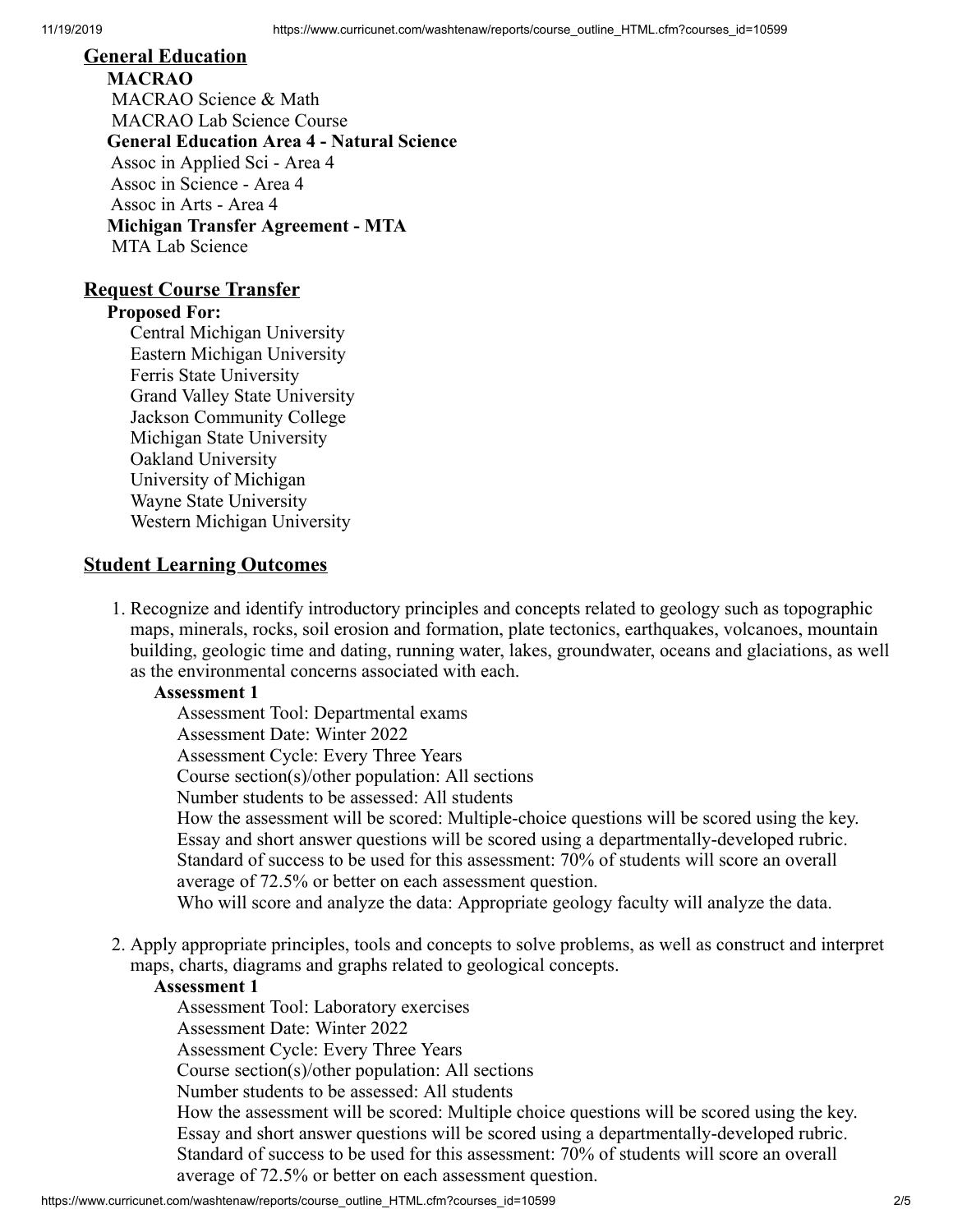Who will score and analyze the data: Appropriate geology faculty will analyze the data.

### **Course Objectives**

- 1. Explain the nature of scientific inquiry and the scientific method.
- 2. Describe the theory or hypothesis (nebular hypothesis) for the origin of the solar system and Earth.
- 3. Summarize the components of the Earth system, and describe its interrelated spheres.
- 4. Differentiate the concepts of catastrophism and uniformitarianism.
- 5. Identify and locate features using topographic maps.
- 6. Describe basic subatomic particles, atomic mass, atomic number, and ions and their relationship to minerals and Earth materials.
- 7. Identify the structure of the silicon-oxygen tetrahedron, and explain the characteristics of the common silicate minerals.
- 8. Describe the chemical classification of minerals (such as silicates, carbonates, etc.).
- 9. Identify the physical and chemical properties of minerals.
- 10. Explain the difference between magma and lava, intrusive rocks and extrusive rocks, plutonic rocks and volcanic rocks.
- 11. Describe how the rate of cooling influences the size of crystals in igneous rocks.
- 12. Identify the different igneous rock textures (aphanitic, phaneritic, porphyritic, pegmatitic, vesicular, glass, and pyroclastic) and explain their origins.
- 13. Relate an understanding of Bowen's reaction series to melting and crystallization.
- 14. Compare and contrast the various compositional groups of magma (felsic, intermediate, mafic and ultramafic) and how they relate to igneous rocks.
- 15. Explain the relationship between igneous rocks and plate tectonic setting.
- 16. Describe the various origins of sedimentary rocks.
- 17. Classify the various environments in which sediment is deposited.
- 18. Identify the various sedimentary textures and compositions (detrital, chemical, biochemical).
- 19. Explain the importance of sedimentary rocks in the study of Earth history (geologic dating, fossils and ancient environments).
- 20. Compare and contrast the basic groups and principle characteristics of sedimentary rocks.
- 21. List the agents (or causes) of metamorphism and their effects.
- 22. Describe and identify various metamorphic textures, including foliation and layering.
- 23. Explain the relationship between metamorphism and plate tectonics.
- 24. Describe the progressive stages that metamorphic rocks undergo with increasing grade of metamorphism, including low and high-grade metamorphism.
- 25. Recognize and define the physical and chemical properties of common rocks and minerals.
- 26. Explain the rock cycle and the interrelationship of various types of rocks.
- 27. Summarize the difference between weathering and erosion.
- 28. Distinguish the differences between chemical and physical weathering.
- 29. Identify the different types of physical or mechanical weathering.
- 30. Explain the concept of the soil profile, and identify the factors influencing soil formation.
- 31. Create a soil profile and identify the texture of the soil.
- 32. List the factors that influence the type and rate of rock weathering.
- 33. Describe the causes and identify the various types of slow and rapid mass wasting processes, including creep, solifluction, rock fall, and slumps.
- 34. Identify key geological events that characterize each era and period in geologic time.
- 35. Explain Alfred Wegener's continental drift hypothesis and how his work contributed to plate tectonic theory.
- 36. List and describe the evidence that supports plate tectonic theory, including ocean drilling and paleomagnetism along the mid-ocean ridges.
- 37. Draw the boundaries of the major plates of the Earth on a global map.
- 38. Explain the mechanisms and recent theories that drive plate motion.
- 39. Explain the tectonic processes and identify features associated with divergent plate boundaries, including oceanic ridge spreading centers and rift valleys, with major worldwide examples.
- 40. Explain the tectonic processes and identify features associated with convergent plate boundaries, including subduction zones, deep-ocean trenches, volcanic island arcs, continental volcanic arcs,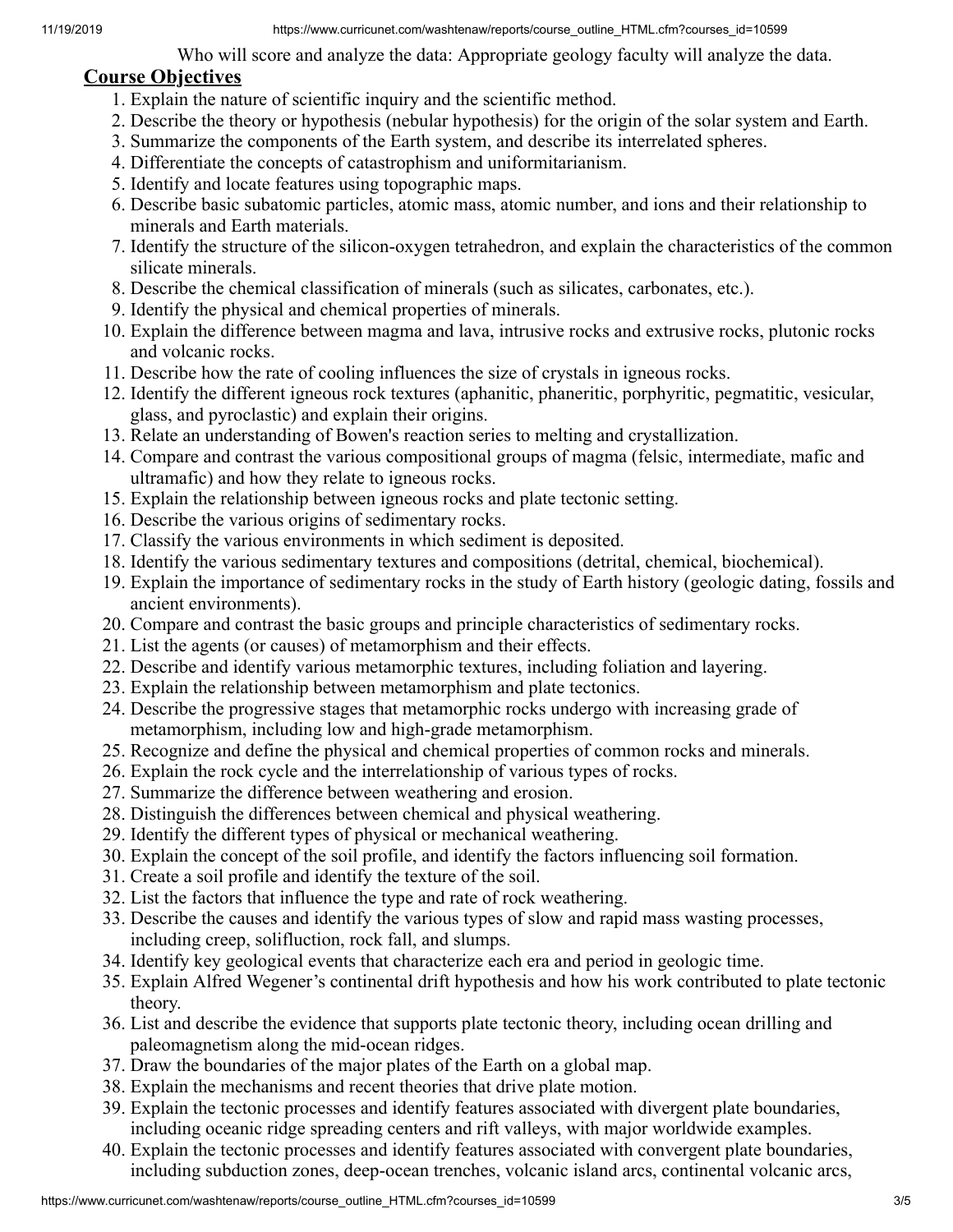continental collision, orogenesis, and emplacement of plutons, with major worldwide examples.

- 41. Explain the tectonic processes and identify features associated with transform plate boundaries, with major worldwide examples.
- 42. Describe what mantle plumes and hot spots are and how they differ from plate boundaries, as well as identify major worldwide examples of where they exist, such as Hawaii and Yellowstone National Park.
- 43. Explain the causes of earthquakes as related to the elastic rebound theory.
- 44. Differentiate and identify the basic types of earthquake waves.
- 45. Explain the difference between the focus and epicenter of an earthquake.
- 46. Relate the world-wide distribution pattern of earthquake activity to plate tectonics by mapping recent earthquake events on a global map.
- 47. Compare and contrast the various scales used to measure earthquakes, including Richter, Moment Magnitude and the Mercalli Scales.
- 48. Locate the epicenter of an earthquake using seismogram records and the triangulation method.
- 49. Describe how destruction is caused by earthquake activity, including tsunamis and liquefaction, as well as contributing factors such as soil properties and building construction.
- 50. Explain how faults are monitored and future earthquakes are predicted.
- 51. Describe the New Madrid Fault, and explain how an earthquake along that fault would affect the center of the North American plate, including Michigan.
- 52. Identify the composition, layers and discontinuities of the Earth's crust, and explain how seismic waves are used to determine these.
- 53. Identify the origins of each layer as related to meteorites and the formation of the Earth.
- 54. Explain how the Earth's magnetic field is generated.
- 55. Demonstrate an understanding of the factors that determine the nature of an igneous eruption.
- 56. Recognize and identify the various materials that may be emitted during a volcanic eruption.
- 57. Compare and contrast the three basic types of volcanoes (shield, composite, and cinder cone) as to size, shape, eruptive style, and plate tectonic setting, and classify well known world volcanoes according to their basic type.
- 58. Identify the various types of intrusive igneous bodies (dike, sill, laccolith, stock, batholith), including their approximate sizes and geometrical relationship to surrounding rocks (concordant, discordant).
- 59. Describe the relationship between the geographic distribution of volcanic activity and the plate tectonic model by plotting the major volcanoes of the world on a global map.
- 60. Identify and describe the five common types of mountains and how they are formed.
- 61. Draw the various types of folds (anticlines, synclines, monoclines, basins, domes), and describe the type of stress that produced them.
- 62. Identify the different types of faults (normal, reverse, thrust, strike-slip), and demonstrate an understanding of the type of stress that produces them.
- 63. Identify and solve problems related to strike and dip.
- 64. Demonstrate an understanding of the concept of isostasy and isostatic adjustment.
- 65. Identify the processes related to the hydrologic cycle.
- 66. Explain the processes of erosion, transportation and deposition of sediment by streams, and identify the features that form as a result of these processes.
- 67. Differentiate the types of transported stream load (bed load, suspended load, dissolved load), and relate the concepts of stream capacity, and stream competence.
- 68. Define the concepts of base level, discharge and gradient, as related to stream processes.
- 69. List the causes and types of floods and methods of flood control.
- 70. Demonstrate the concepts of porosity and permeability.
- 71. Explain the concept of the water table and the various factors which affect it.
- 72. Describe the environmental problems related to groundwater.
- 73. Explain the origin and list the major features of karst topography (sinkholes, caves, disappearing streams, etc.).
- 74. Differentiate the various theories describing the onset of ice ages, including plate tectonics and Milankovitch cycles.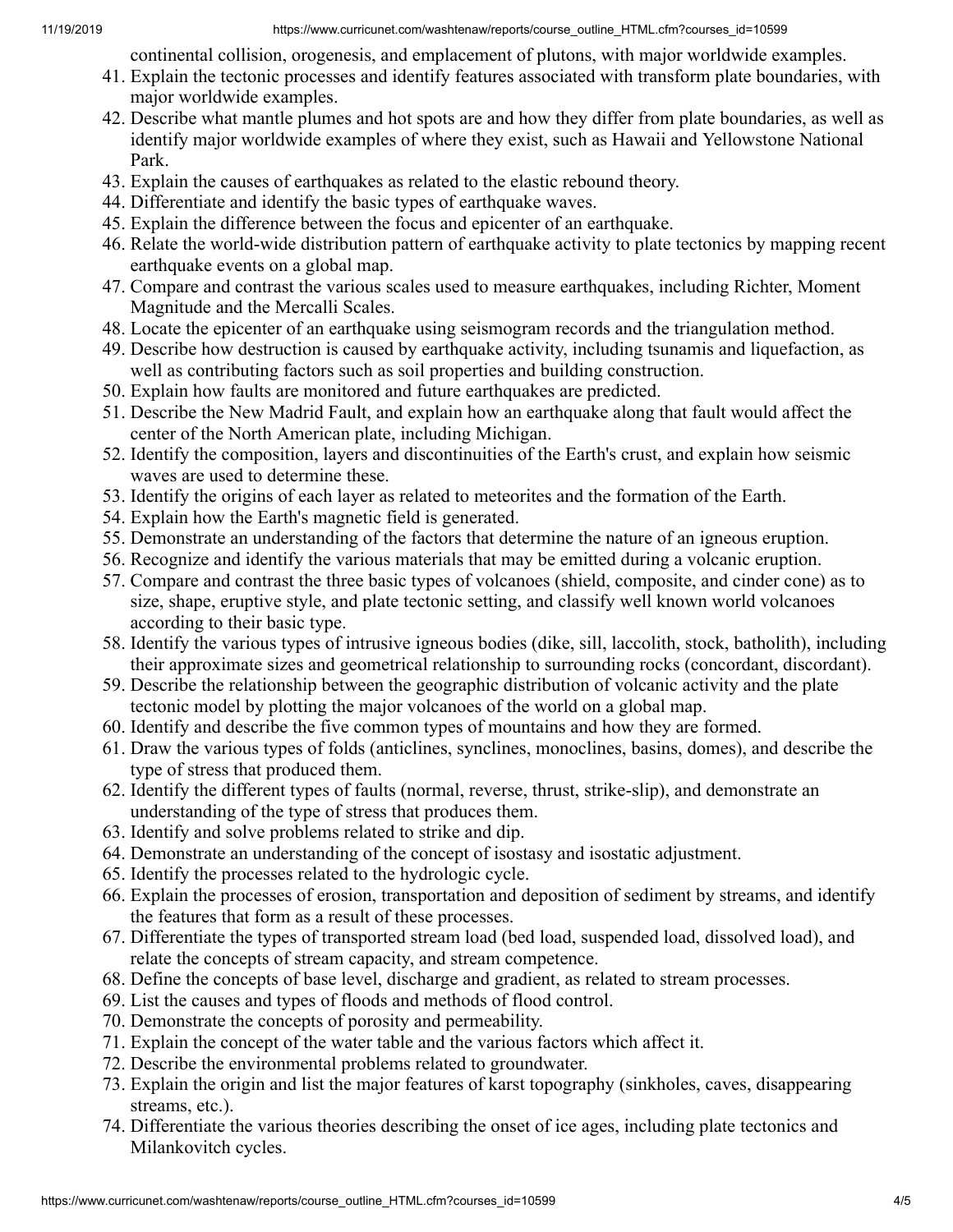- 75. Compare and contrast the formation, location, movement and landforms developed by alpine and continental glaciers.
- 76. Locate and explain the glacial processes that created Michigan landforms including: kames, kettles, moraines, drumlins, eskers, outwash plains and Great Lakes.
- 77. Identify the location and characteristics of the seafloor, including the continental margins (continental shelf, continental slope, continental rise).
- 78. Describe the characteristics and behavior of ocean waves (crest, trough, wavelength, wave height, wave period, wave refraction) and the factors which produce waves.
- 79. Explain the characteristics and causes of tides.
- 80. Identify and explain shoreline features and processes acting along the shoreline (erosion, deposition, beach drift and longshore currents).

### **New Resources for Course**

### **Course Textbooks/Resources**

#### Textbooks

Earle, Steven. *Physical Geology*, ed. BC Campus Open Ed, 2015, ISBN: 9781989623. Abke, R.; Deline,B., Fuks, K., Harris, R., Tefend, K.. *Laboratory Manual for Introductory Geology*, ed. University System of Georgia, University Press of North Georgia, 2017, ISBN: 9781940771. Manuals Periodicals Software

### **Equipment/Facilities**

Level III classroom Computer workstations/lab TV/VCR Data projector/computer

| <b>Reviewer</b>                        | Action                  | Date         |
|----------------------------------------|-------------------------|--------------|
| <b>Faculty Preparer:</b>               |                         |              |
| Suzanne Albach                         | <b>Faculty Preparer</b> | Aug 17, 2019 |
| <b>Department Chair/Area Director:</b> |                         |              |
| Suzanne Albach                         | Recommend Approval      | Aug 17, 2019 |
| Dean:                                  |                         |              |
| Victor Vega                            | Recommend Approval      | Sep 17, 2019 |
| <b>Curriculum Committee Chair:</b>     |                         |              |
| Lisa Veasey                            | Recommend Approval      | Nov 04, 2019 |
| <b>Assessment Committee Chair:</b>     |                         |              |
| <b>Shawn Deron</b>                     | Recommend Approval      | Nov 08, 2019 |
| <b>Vice President for Instruction:</b> |                         |              |
| Kimberly Hurns                         | Approve                 | Nov 08, 2019 |
|                                        |                         |              |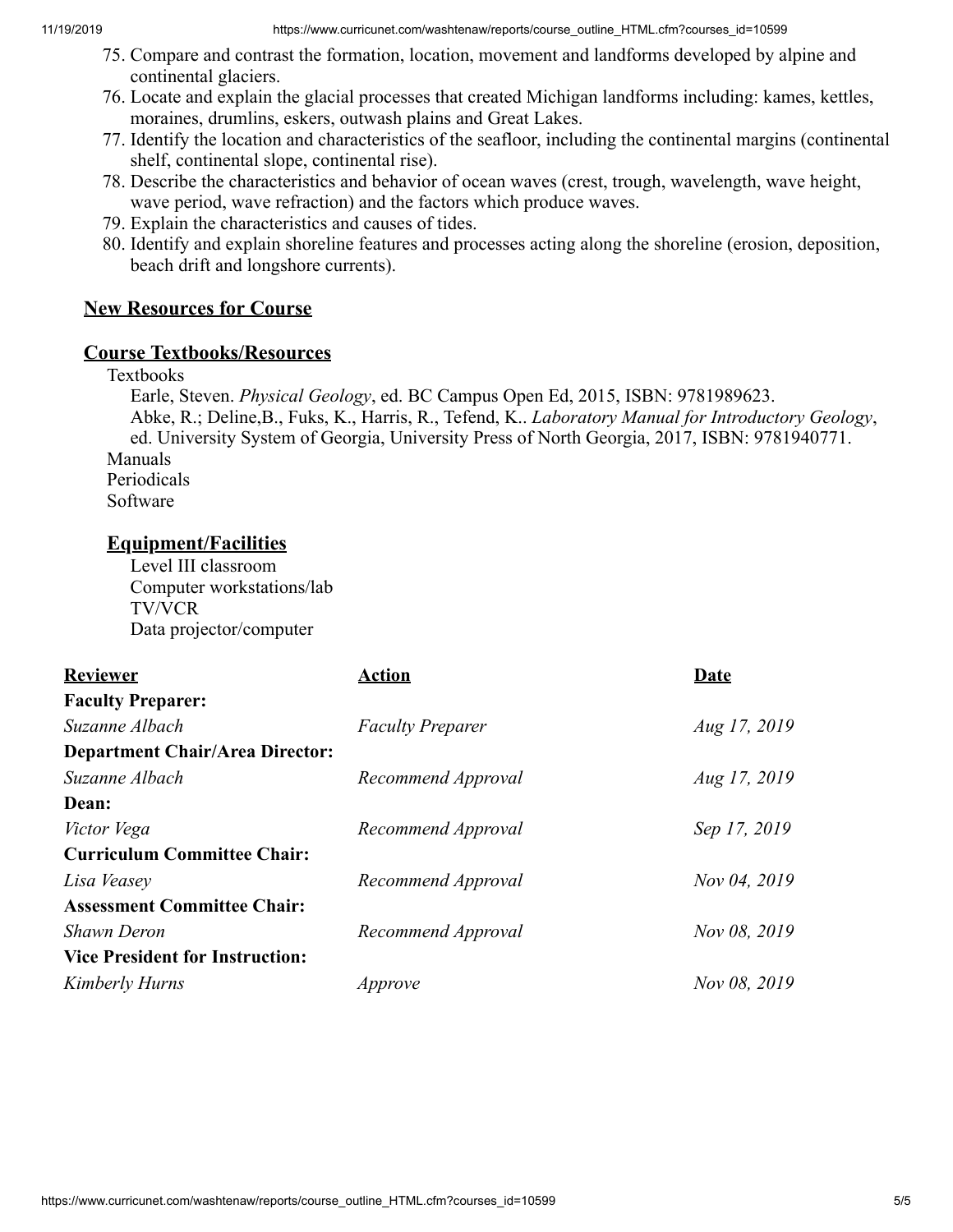# **GLG 114 Physical Geology Effective Term: Fall 2012**

**Course Cover Division:** Math, Science and Health **Department:** Physical Sciences **Discipline:** Geology **Course Number:** 114 **Org Number:** 12330 **Full Course Title:** Physical Geology **Transcript Title:** Physical Geology **Is Consultation with other department(s) required:** No **Publish in the Following:** College Catalog , Time Schedule , Web Page **Reason for Submission:** Course Change **Change Information: Total Contact Hours Outcomes/Assessment**

**Rationale:** This change is necessary to align this course with the federal mandate that defines minimum contact hours for science laboratory courses.

### **Proposed Start Semester:** Fall 2012

**Course Description:** Students examine the physical features and processes that have formed and are forming the landscape of the Earth. Emphasis is placed on learning the local geology of Michigan and the Great Lakes. Topics will include: topographic maps, minerals, rocks, soil erosion and formation, plate tectonics, earthquakes, volcanoes, mountain building, geologic time and dating, running water, lakes, groundwater, oceans and glaciation.

### **Course Credit Hours**

**Variable hours:** No **Credits:** 4 **Lecture Hours: Instructor:** 45 **Student:** 45 **Lab: Instructor:** 45 **Student:** 45 **Clinical: Instructor:** 0 **Student:** 0

**Total Contact Hours: Instructor:** 90 **Student:** 90 **Repeatable for Credit:** NO **Grading Methods:** Letter Grades Audit **Are lectures, labs, or clinicals offered as separate sections?:** NO (same sections)

### **College-Level Reading and Writing**

College-level Reading & Writing

**College-Level Math Requisites General Education MACRAO** MACRAO Science & Math MACRAO Lab Science Course **General Education Area 4 - Natural Science** Assoc in Applied Sci - Area 4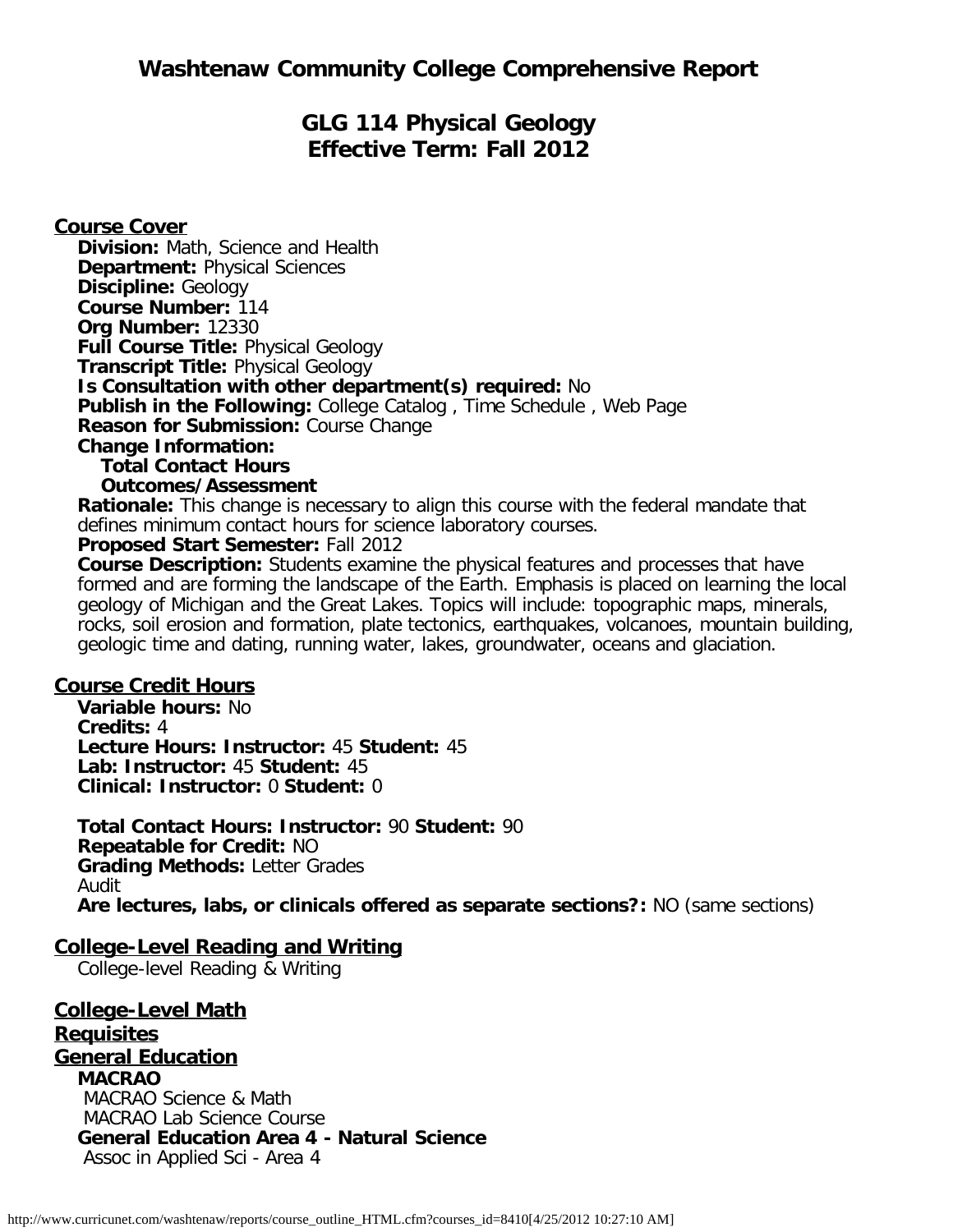Assoc in Science - Area 4 Assoc in Arts - Area 4

### **Request Course Transfer**

#### **Proposed For:**

Central Michigan University Eastern Michigan University Ferris State University Grand Valley State University Jackson Community College Michigan State University Oakland University University of Michigan Wayne State University Western Michigan University

### **Student Learning Outcomes**

1. Recognize and identify introductory principles and concepts related to geology including: topographic maps, minerals, rocks, soil erosion and formation, plate tectonics, earthquakes, volcanoes, mountain building, geologic time and dating, running water, lakes, groundwater, oceans and glaciations, as well as the environmental concerns associated with each.

#### **Assessment 1**

**Assessment Tool:** Departmental Exams

**Assessment Date:** Winter 2013

**Assessment Cycle:** Every Three Years

**Course section(s)/other population:** All sections

**Number students to be assessed:** Random sample of 50% of the students from each section with a minimum of one full section.

**How the assessment will be scored:** Multiple choice questions will be scored using the key. Essay and short answer questions will be scored using a departmentally-developed rubric.

**Standard of success to be used for this assessment:** Students will score an overall average of 72.5% or better on each assessment question.

**Who will score and analyze the data:** Appropriate geology faculty will analyze the data.

2. Apply appropriate principles, tools and concepts to solve problems, as well as construct and interpret maps, charts, diagrams and graphs related to geological concepts.

### **Assessment 1**

**Assessment Tool:** Laboratory Exercises

**Assessment Date:** Winter 2013

**Assessment Cycle: Every Three Years** 

**Course section(s)/other population:** All sections

**Number students to be assessed:** Random sample of 50% of students from each section with a minimum of one full section.

**How the assessment will be scored:** Departmentally-developed rubric

**Standard of success to be used for this assessment:** Students will score an overall average of 72.5% or better.

**Who will score and analyze the data:** Appropriate geology faculty.

**Assessment 2**

**Assessment Tool:** Departmental Exams

**Assessment Date:** Winter 2013

**Assessment Cycle:** Every Three Years

**Course section(s)/other population:** All sections

**Number students to be assessed:** Random sample of 50% of students from each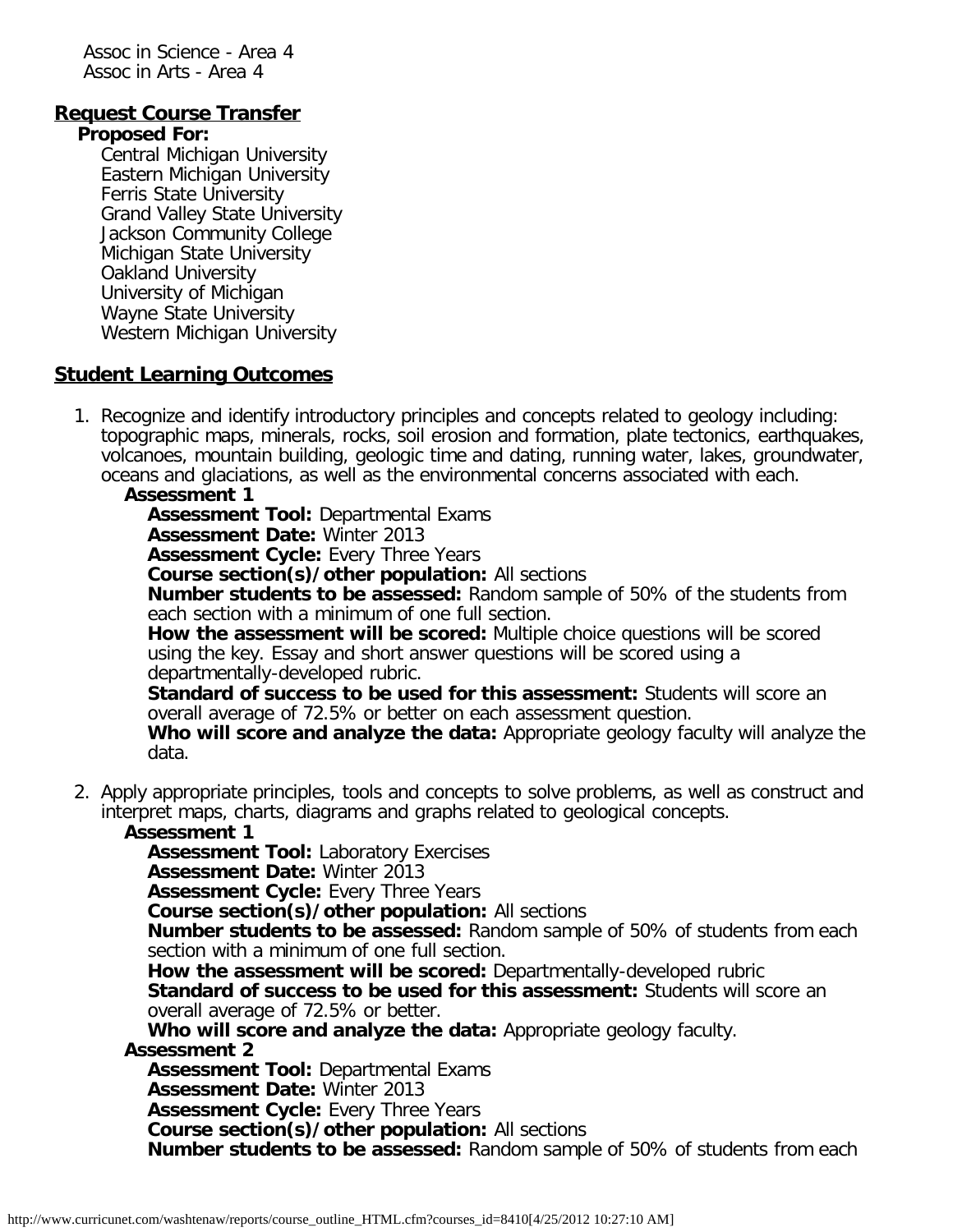section with a minimum of one full section.

**How the assessment will be scored:** Multiple choice questions will be scored using the key. Essay and short answer questions will be scored using a departmentally-developed rubric.

**Standard of success to be used for this assessment:** Students will score an overall average of 72.5% or better on each assessment question.

**Who will score and analyze the data:** Appropriate geology faculty will analyze the data.

# **Course Objectives**

- 1. Explain the nature of scientific inquiry and the scientific method. **Matched Outcomes**
- 2. Describe the theory or hypothesis (nebular hypothesis) for the origin of the solar system and Earth.

## **Matched Outcomes**

- 3. Summarize the components of the Earth system and describe its interrelated spheres. **Matched Outcomes**
- 4. Differentiate the concepts of catastrophism and uniformitarianism. **Matched Outcomes**
- 5. Identify and locate features using topographic maps.

## **Matched Outcomes**

6. Describe basic subatomic particles, atomic mass, atomic number, and ions and their relationship to minerals and Earth materials.

## **Matched Outcomes**

- 7. Identify the structure of the silicon-oxygen tetrahedron and explain the characteristics of the common silicate minerals.
- **Matched Outcomes** 8. Describe the chemical classification of minerals (such as silicates, carbonates, etc.). **Matched Outcomes**
- 9. Identify the physical and chemical properties of minerals.

# **Matched Outcomes**

10. Explain the difference between magma and lava, intrusive rocks and extrusive rocks, plutonic rocks and volcanic rocks.

## **Matched Outcomes**

- 11. Describe how the rate of cooling influences the size of crystals in igneous rocks. **Matched Outcomes**
- 12. Identify the different igneous rock textures (aphanitic, phaneritic, porphyritic, pegmatitic, vesicular, glass, and pyroclastic) and explain their origins.

## **Matched Outcomes**

- 13. Relate an understanding of Bowen's Reaction Series to melting and crystallization. **Matched Outcomes**
- 14. Compare and contrast the various compositional groups of magma (felsic, intermediate, mafic and ultramafic) and how they relate to igneous rocks. **Matched Outcomes**
- 15. Explain the relationship between igneous rocks and plate tectonic setting. **Matched Outcomes**
- 16. Describe the various origins of sedimentary rocks.

## **Matched Outcomes**

- 17. Classify the various environments in which sediment is deposited. **Matched Outcomes**
- 18. Identify the various sedimentary textures and compositions (detrital, chemical, biochemical).

## **Matched Outcomes**

19. Explain the importance of sedimentary rocks in the study of Earth history (geologic dating, fossils and ancient environments).

## **Matched Outcomes**

20. Compare and contrast the basic groups and principle characteristics of sedimentary rocks. **Matched Outcomes**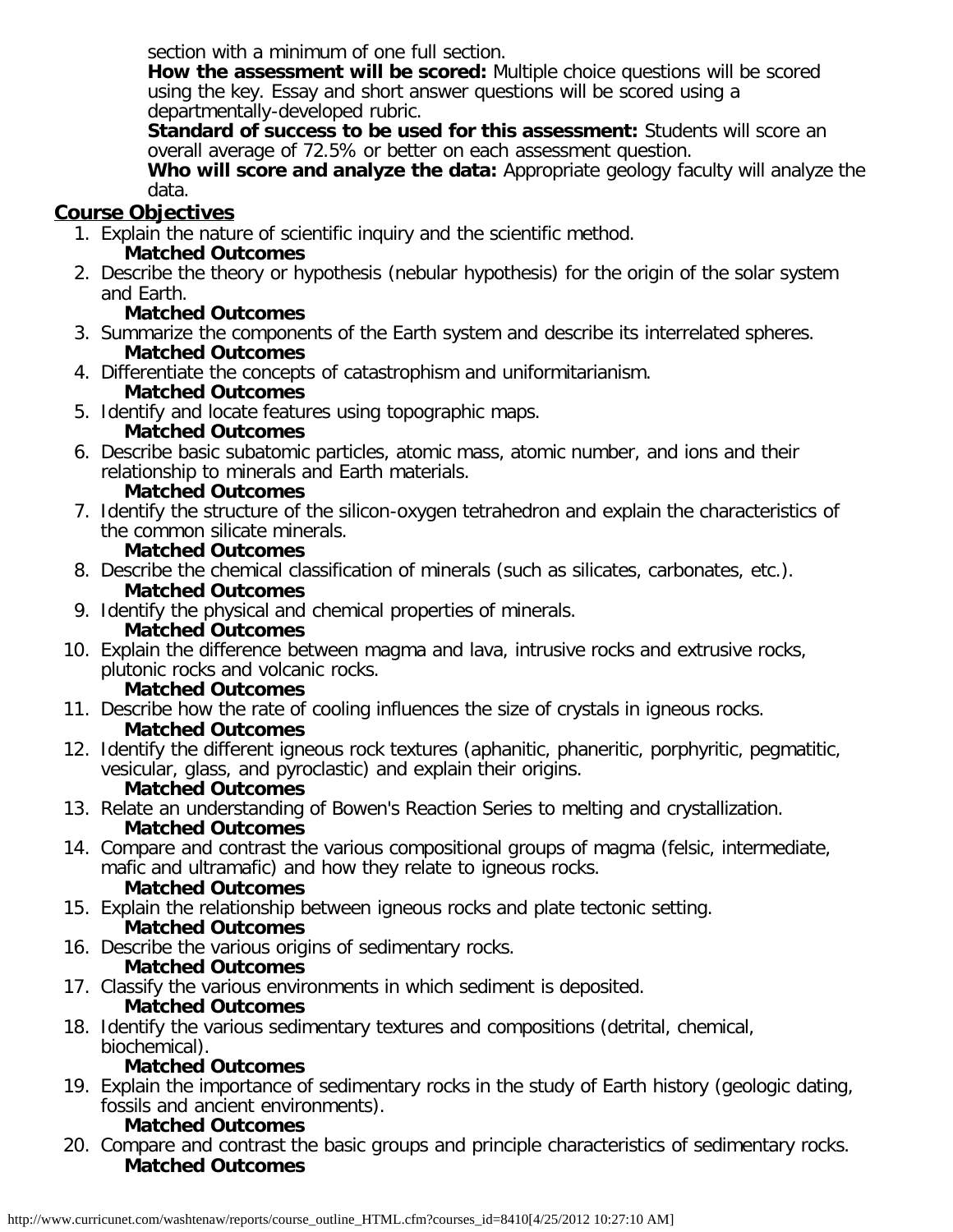- 21. List the agents (or causes) of metamorphism and their effects. **Matched Outcomes**
- 22. Describe and identify various metamorphic textures, including foliation and layering. **Matched Outcomes**
- 23. Explain the relationship between metamorphism and plate tectonics.

### **Matched Outcomes**

- 24. Describe the progressive stages that metamorphic rocks undergo with increasing grade of metamorphism, including low and high-grade metamorphism. **Matched Outcomes**
- 25. Recognize and define the physical and chemical properties of common rocks and minerals. **Matched Outcomes**
- 26. Explain the rock cycle and the interrelationship of various types of rocks. **Matched Outcomes**
- 27. Summarize the difference between weathering and erosion.

## **Matched Outcomes**

- 28. Distinguish the differences between chemical and physical weathering. **Matched Outcomes**
- 29. Identify the different types of physical or mechanical weathering. **Matched Outcomes**
- 30. Explain the concept of the soil profile and identify the factors influencing soil formation. **Matched Outcomes**
- 31. Create a soil profile and identify the texture of the soil.

## **Matched Outcomes**

32. List the factors that influence the type and rate of rock weathering.

## **Matched Outcomes**

33. Describe the causes and identify the various types of slow and rapid mass wasting processes, including creep, solifluction, rock fall, and slumps.

### **Matched Outcomes**

- 34. Identify key geological events that characterize each era and period in geologic time. **Matched Outcomes**
- 35. Explain Alfred Wegener's continental drift hypothesis and how his work contributed to plate tectonic theory.

# **Matched Outcomes**

36. List and describe the evidence that supports plate tectonic theory, including ocean drilling and paleomagnetism along the mid-ocean ridges.

# **Matched Outcomes**

37. Draw the boundaries of the major plates of the Earth on a global map.

# **Matched Outcomes**

- 38. Explain the mechanisms and recent theories that drive plate motion. **Matched Outcomes**
- 39. Explain the tectonic processes and identify features associated with divergent plate boundaries, including oceanic ridge spreading centers and rift valleys, with major worldwide examples.

# **Matched Outcomes**

40. Explain the tectonic processes and identify features associated with convergent plate boundaries, including subduction zones, deep-ocean trenches, volcanic island arcs, continental volcanic arcs, continental collision, orogenesis, and emplacement of plutons, with major worldwide examples.

## **Matched Outcomes**

41. Explain the tectonic processes and identify features associated with transform plate boundaries, with major worldwide examples.

## **Matched Outcomes**

42. Describe what mantle plumes and hot spots are and how they differ from plate boundaries, as well as identify major worldwide examples of where they exist, such as Hawaii and Yellowstone National Park.

# **Matched Outcomes**

43. Explain the causes of earthquakes as related to the elastic rebound theory.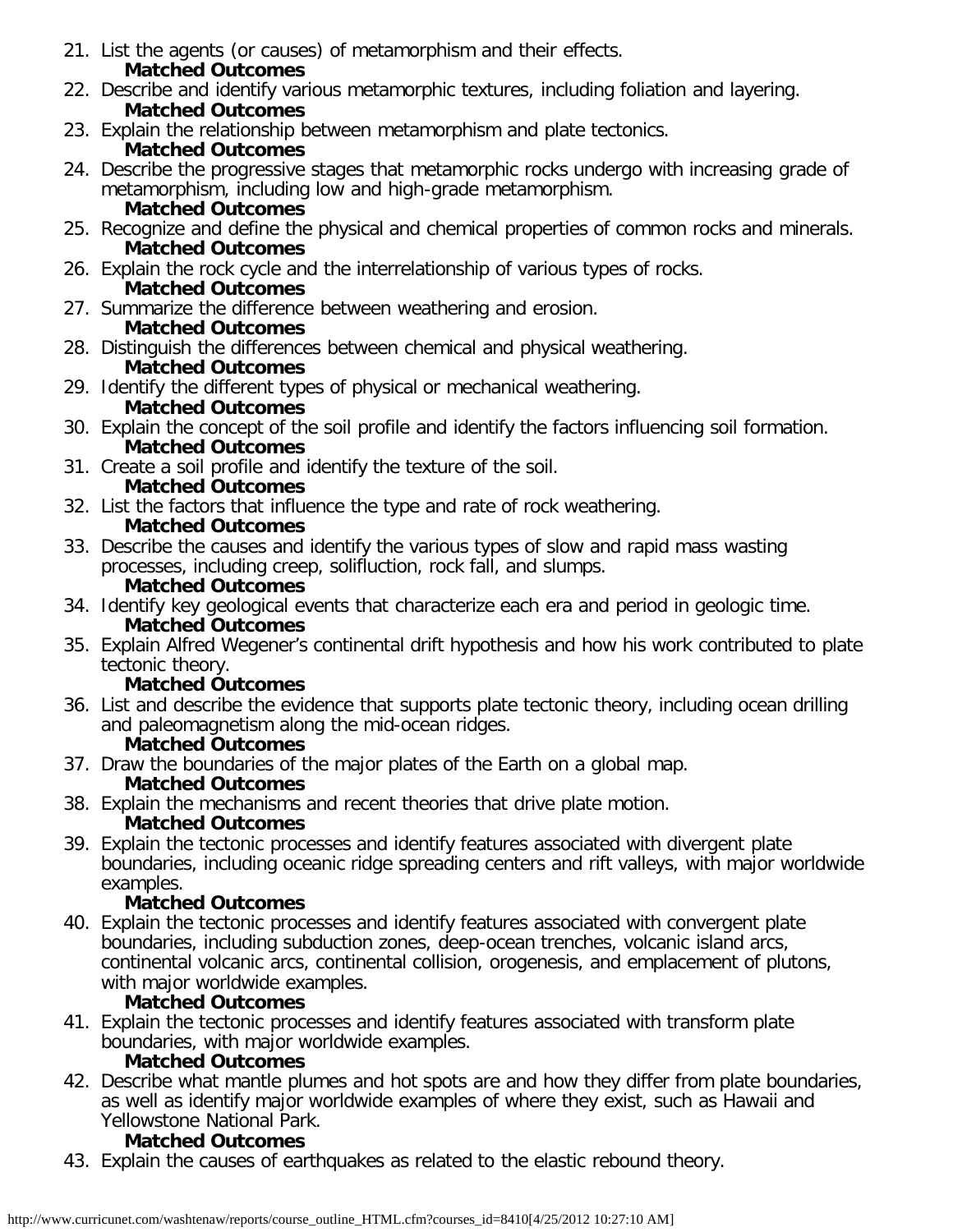### **Matched Outcomes**

44. Differentiate and identify the basic types of earthquake waves.

## **Matched Outcomes**

- 45. Explain the difference between the focus and epicenter of an earthquake. **Matched Outcomes**
- 46. Relate the world-wide distribution pattern of earthquake activity to plate tectonics by mapping recent earthquake events on a global map.

## **Matched Outcomes**

47. Compare and contrast the various scales used to measure earthquakes, including Richter, Moment Magnitude and the Mercalli Scales.

## **Matched Outcomes**

48. Locate the epicenter of an earthquake using seismogram records and the triangulation method.

## **Matched Outcomes**

49. Describe how destruction is caused by earthquake activity, including tsunamis and liquefaction, as well as contributing factors such as soil properties and building construction.

## **Matched Outcomes**

- 50. Explain how faults are monitored and future earthquakes are predicted. **Matched Outcomes**
- 51. Describe the New Madrid Fault and explain how an earthquake along that fault would affect the center of the North American plate, including Michigan.

### **Matched Outcomes**

52. Identify the composition, layers and discontinuities of the Earth's crust and explain how seismic waves are used to determine these.

### **Matched Outcomes**

- 53. Identify the origins of each layer as related to meteorites and the formation of the Earth. **Matched Outcomes**
- 54. Explain how the Earth's magnetic field is generated.

## **Matched Outcomes**

55. Demonstrate an understanding of the factors that determine the nature of an igneous eruption.

## **Matched Outcomes**

56. Recognize and identify the various materials that may be emitted during a volcanic eruption.

## **Matched Outcomes**

57. Compare and contrast the three basic types of volcanoes (shield, composite, and cinder cone) as to size, shape, eruptive style, and plate tectonic setting and classify well known world volcanoes according to their basic type.

## **Matched Outcomes**

58. Identify the various types of intrusive igneous bodies (dike, sill, laccolith, stock, batholith), including their approximate sizes and geometrical relationship to surrounding rocks (concordant, discordant).

## **Matched Outcomes**

- 59. Describe the relationship between the geographic distribution of volcanic activity and the plate tectonic model by plotting the major volcanoes of the world on a global map. **Matched Outcomes**
- 60. Identify and describe the five common types of mountains and how they are formed. **Matched Outcomes**
- 61. Draw the various types of folds (anticlines, synclines, monoclines, basins, domes) and describe the type of stress that produced them. **Matched Outcomes**
- 62. Identify the different types of faults (normal, reverse, thrust, strike-slip), and demonstrate an understanding of the type of stress that produces them.

## **Matched Outcomes**

63. Identify and solve problems related to strike and dip. **Matched Outcomes**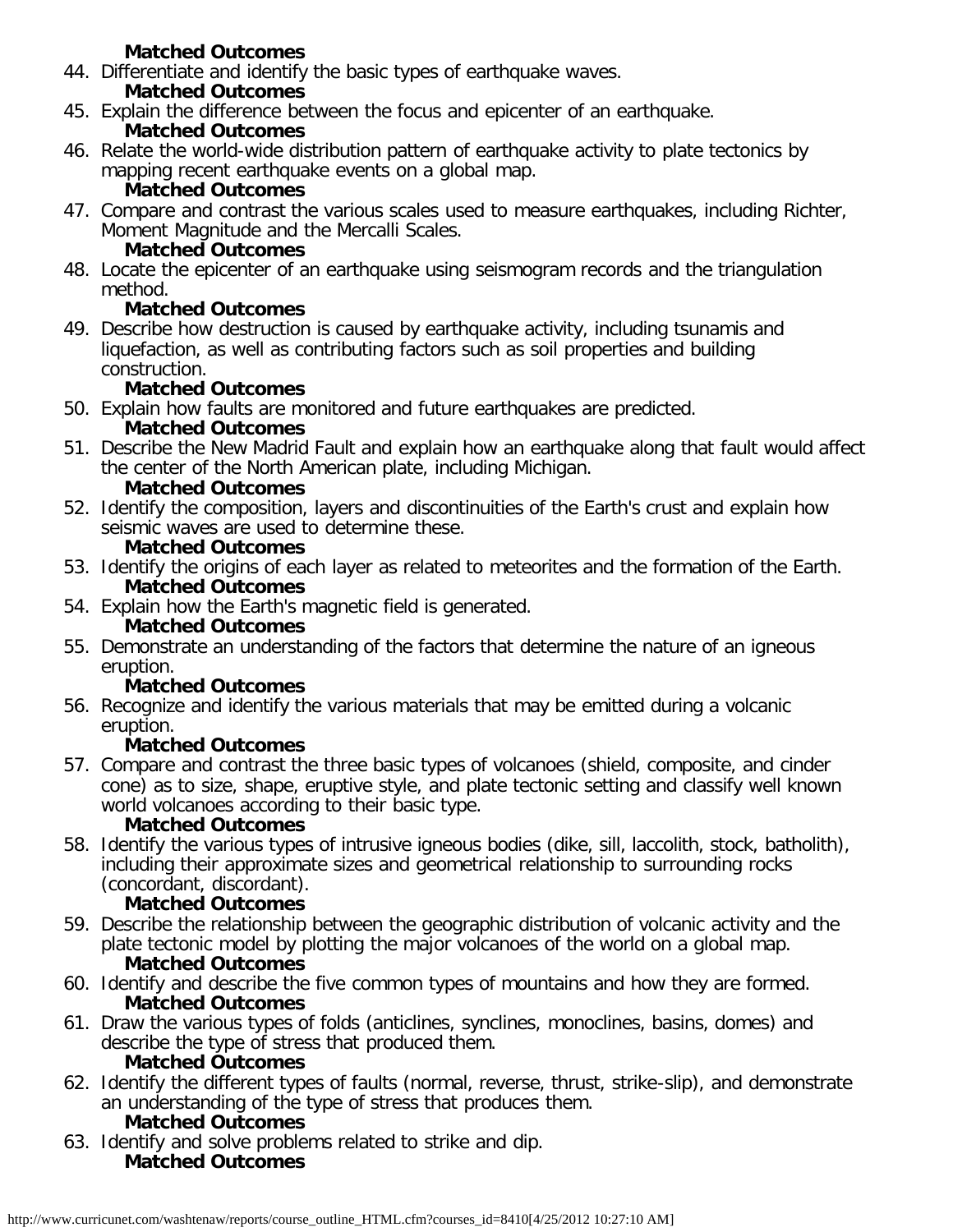- 64. Demonstrate an understanding of the concept of isostasy and isostatic adjustment. **Matched Outcomes**
- 65. Identify the processes related to the hydrologic cycle.

## **Matched Outcomes**

- 66. Explain the processes of erosion, transportation and deposition of sediment by streams, and identify the features that form as a result of these processes. **Matched Outcomes**
- 67. Differentiate the types of transported stream load (bed load, suspended load, dissolved load), and relate the concepts of stream capacity, and stream competence. **Matched Outcomes**
- 68. Define the concepts of base level, discharge and gradient, as related to stream processes. **Matched Outcomes**
- 69. List the causes and types of floods and methods of flood control. **Matched Outcomes**
- 70. Demonstrate the concepts of porosity and permeability. **Matched Outcomes**
- 71. Explain the concept of the water table and the various factors which affect it. **Matched Outcomes**
- 72. Describe the environmental problems related to groundwater.

## **Matched Outcomes**

73. Explain the origin and list the major features of karst topography (sinkholes, caves, disappearing streams, etc.).

## **Matched Outcomes**

74. Differentiate the various theories describing the onset of ice ages, including plate tectonics and Milankovitch cycles.

### **Matched Outcomes**

75. Compare and contrast the formation, location, movement and landforms developed by alpine and continental glaciers.

## **Matched Outcomes**

76. Locate and explain the glacial processes that created Michigan landforms including: kames, kettles, moraines, drumlins, eskers, outwash plains and Great Lakes.

### **Matched Outcomes**

77. Identify the location and characteristics of the seafloor, including the continental margins (continental shelf, continental slope, continental rise).

## **Matched Outcomes**

- 78. Describe the characteristics and behavior of ocean waves (crest, trough, wavelength, wave height, wave period, wave refraction) and the factors which produce waves. **Matched Outcomes**
- 79. Explain the characteristics and causes of tides.

## **Matched Outcomes**

80. Identify and explain shoreline features and processes acting along the shoreline (erosion, deposition, beach drift and longshore currents). **Matched Outcomes**

# **New Resources for Course**

## **Course Textbooks/Resources**

## Textbooks

Monroe, James, Wicander and Reed. The Changing Earth with Geology of the Michigan Great Lakes, 5 ed. Cengage Learning, 2009, ISBN: 9780495654650. Hamblin, W. Kenneth. Exercises in Physical Geology, 12 ed. Prentice Hall, 2009, ISBN: 9780131447707.

Manuals

**Periodicals Software** 

## **Equipment/Facilities**

Level III classroom